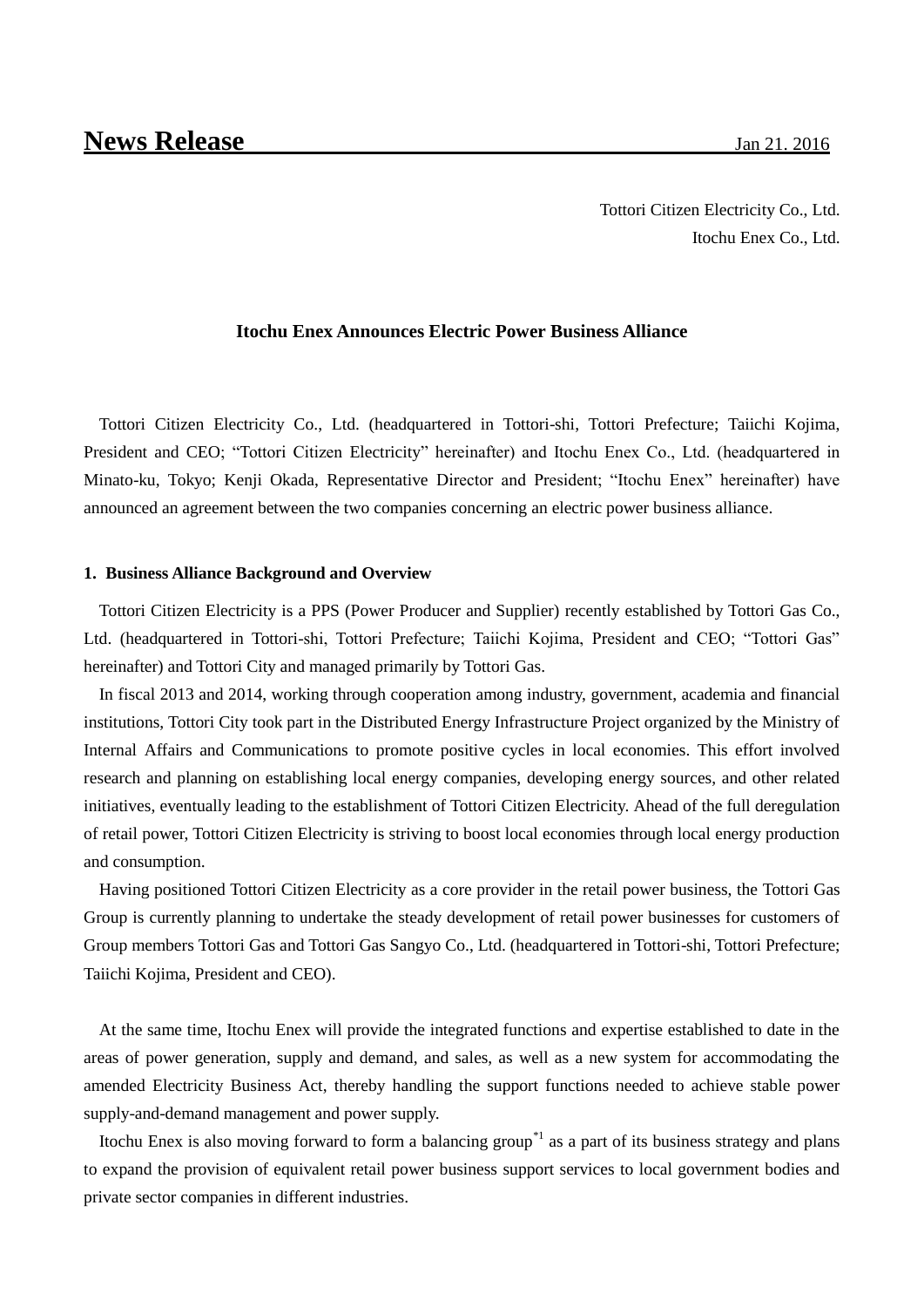Under current plans, NTT DATA Corporation will serve as system partner to provide the system functions needed for the retail power business operations in connection with the abovementioned system.

Through this business alliance and drawing on their respective strengths, Tottori Citizen Electricity and Itochu Enex will promote local community development and help establish a safe and secure community.

## **2. Main Roles of the Companies**

Tottori Citizen Electricity: Power source development, power source procurement, sales, marketing, customer service (reception, requests), etc.

Itochu Enex: Power source development, power source procurement, power supply-and-demand management, system provision, etc.

### **3. Main Customers of Tottori Citizen Electricity**

Tottori City public facilities, etc. (with plans to steadily expand beyond public facilities)

- \*1 Balancing group: A system whereby the representative of a group established by multiple retail power providers (in this case, Itochu Enex) mitigates imbalance risks in a balancing system<sup>\*2</sup> by coordinating the power demand and supply balance of the entire group.
- \*2 Balancing system: A rule that calls for implementing balancing measures at 30 minute intervals to ensure that power supply constantly matches demand. If a supply-demand gap occurs at 30 minute intervals, a penalty called an imbalance charge must be paid to the general electricity utility.



[Business Scheme Diagram]